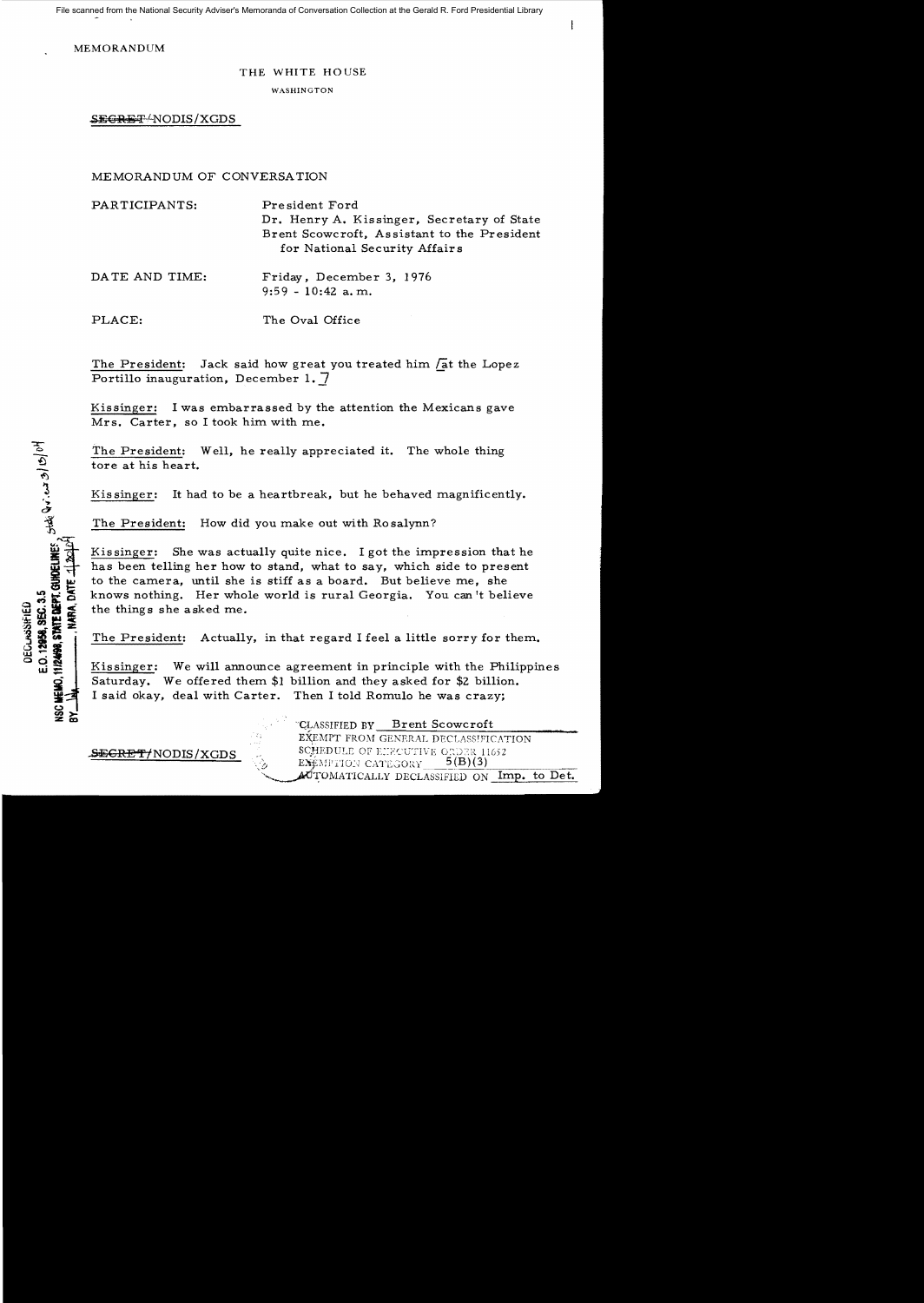## $2$   $2$   $2$   $2$   $2$   $2$   $2$   $2$   $-$

Carter would badget them on human rights, etc. He bought our proposals in Mexico City totally.

The President: That is good. We will keep on doing business until January 20th.

Kissinger: I told you, I am so worried about this gang. They are children, and with this pro-Soviet attitude, they will drive the Chinese wild.

{'More discussion**7** 

The President: How are things going in Southern Africa?

Kissinger: If you had been reelected, I could wind it up in two weeks. I would have said: one Cuban soldier in Mozambique and we would do something, and if they froze the Rhodesian thing we would insure it would be bloody. But with the Carter people all catering to the blacks, it encourages the radicals.

The President: How about the British?

Kissinger: They are making a mess of it, but it may work out. I don't think at this point we can really do much except keep it going. I think we shouldn't now put ourselves in the front line. On the Namibia thing, they are asking us to call a conference, but we would be crazy to do it. We'd get a repetition of the Rhodesia thing.

I talked to the Saudi Ambassador. He said you were very impressive but the steel price increase was killing them.

The President: I raised hell with my people about that. It is outrageous. Should I get Zahedi in?

Kissinger: I think so, just so we keep the record straight. I think the Shah has the message. He is talking 10% now, so I would guess it will be  $7-8\%$ .

The President: Okay, let's get him in, but it gripes me when our people pull the rug out from under me.

Brent has told you about the British developments. I think it's going well.

 $\mathbb{R}^2 \times \mathbb{R}^2$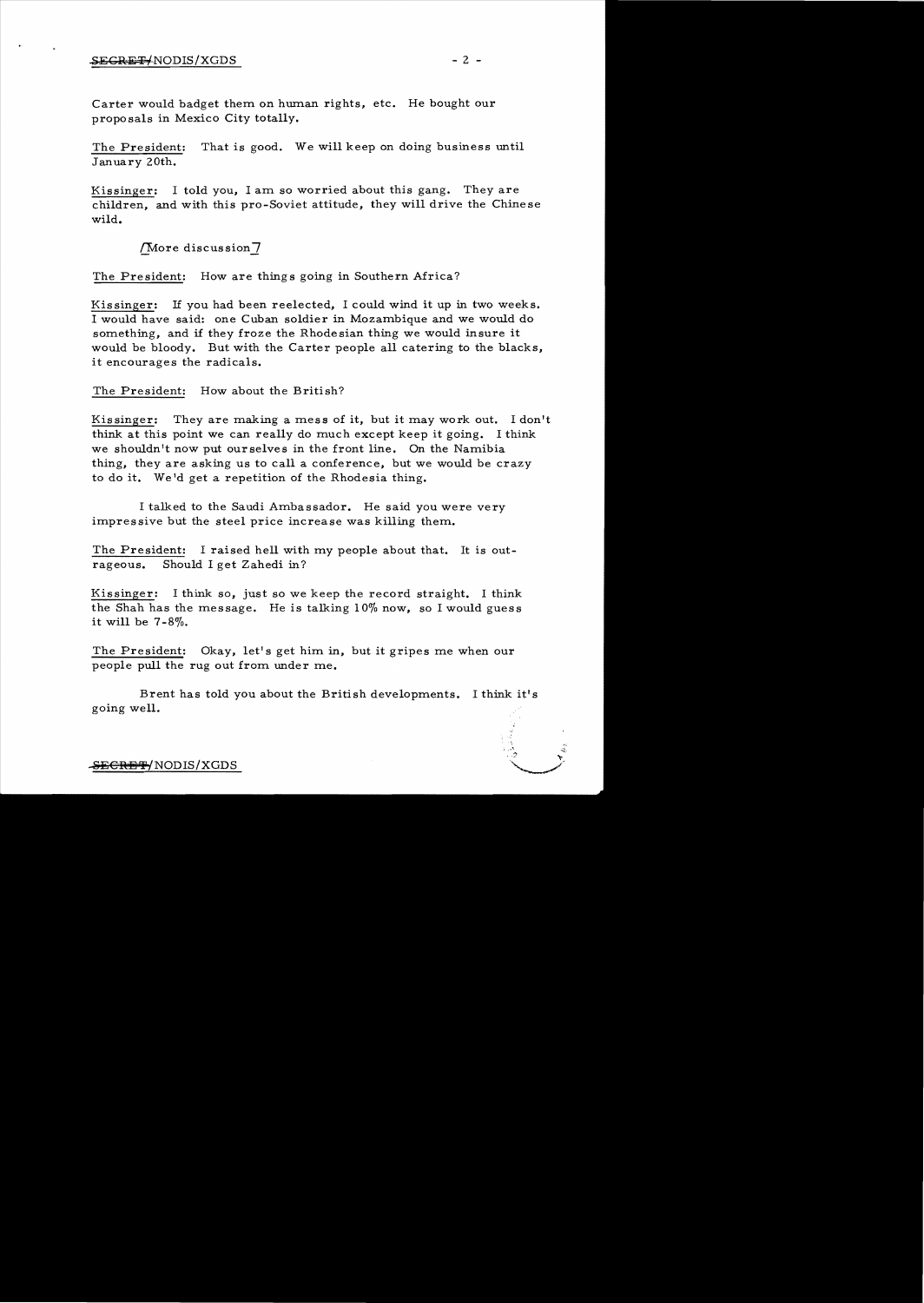## $S<sub>B</sub>**G**<sub>R</sub>**E**<sup>T</sup>$ <sup>NODIS/XGDS - 3 -</sup>

...

Kissinger: I agree it is. But I think if they get this IMF deal, you should move on the safety net.

The President: I intend to. I told Simon.

Scowcroft: I am having a meeting at 11 :00 to pass out your directives.



SECRET/SENSITIVE/XGDS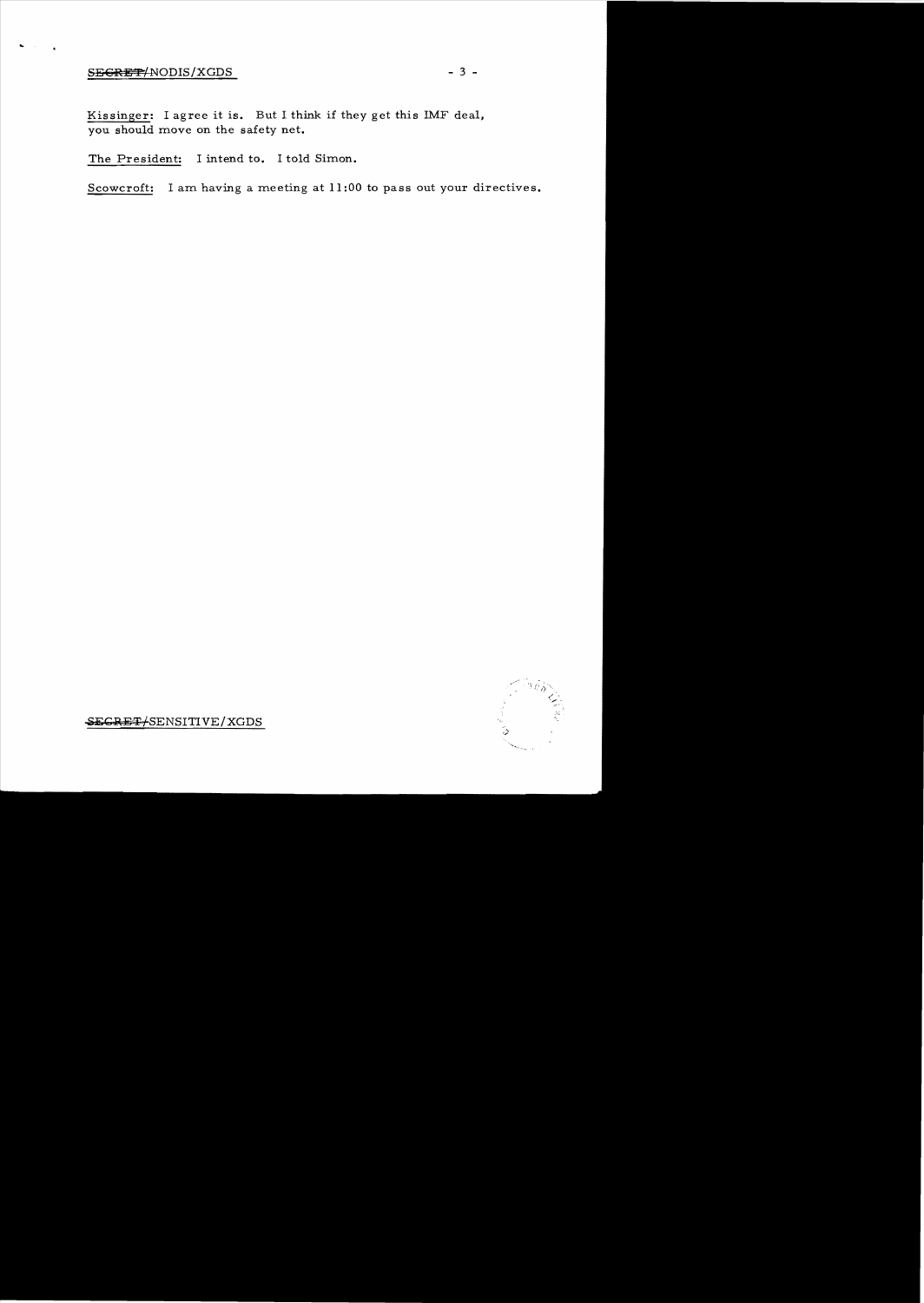- Bruce - kerited to Gondanto' Resiser. -

 $P/K$  z Dec 76

 $\bigvee$ 

P) ack said home quit you treated time. K Duras embarrased by Mentre Mexican par Uns Carter, es 2 Coste bin as/ene. P vier, le nulle appric. it Te achet a K It was had to be a heartbeak last be behavedringwere 79. P Home did juni impresent unich Koschyum K She was actually goods will I get a impression That he has been Whing her functi showl, what to say, which side to present to a common, united the is stoff or a board. But 18 helin me, als home withing Her hthohanald is unal Georgia. Ja Cant helien c things she when me. P arturally, in that upond 2 feel a little For the Chan. K as will ensuine apresent imposes of phil someon come offered this other cephal 2. Isaid K, hilay Carter. The Itot Kanado la vous craqy. Caster voul hadges them an human rights, the star He limpt am popado boldy in mylio City Treatly. P Those paul core will began ler hisse  $\frac{1}{2}$  and  $\frac{1}{2}$ K 2 Tax que, 2 un pouvoient chat che E.O. 12958, SEC. 3.5 NSO MEMO, 11/2000, STATE DEPT. GUIDELINES, State Se view 3/13/04  $3Y_{100}$  NARA DATE  $7/30/04$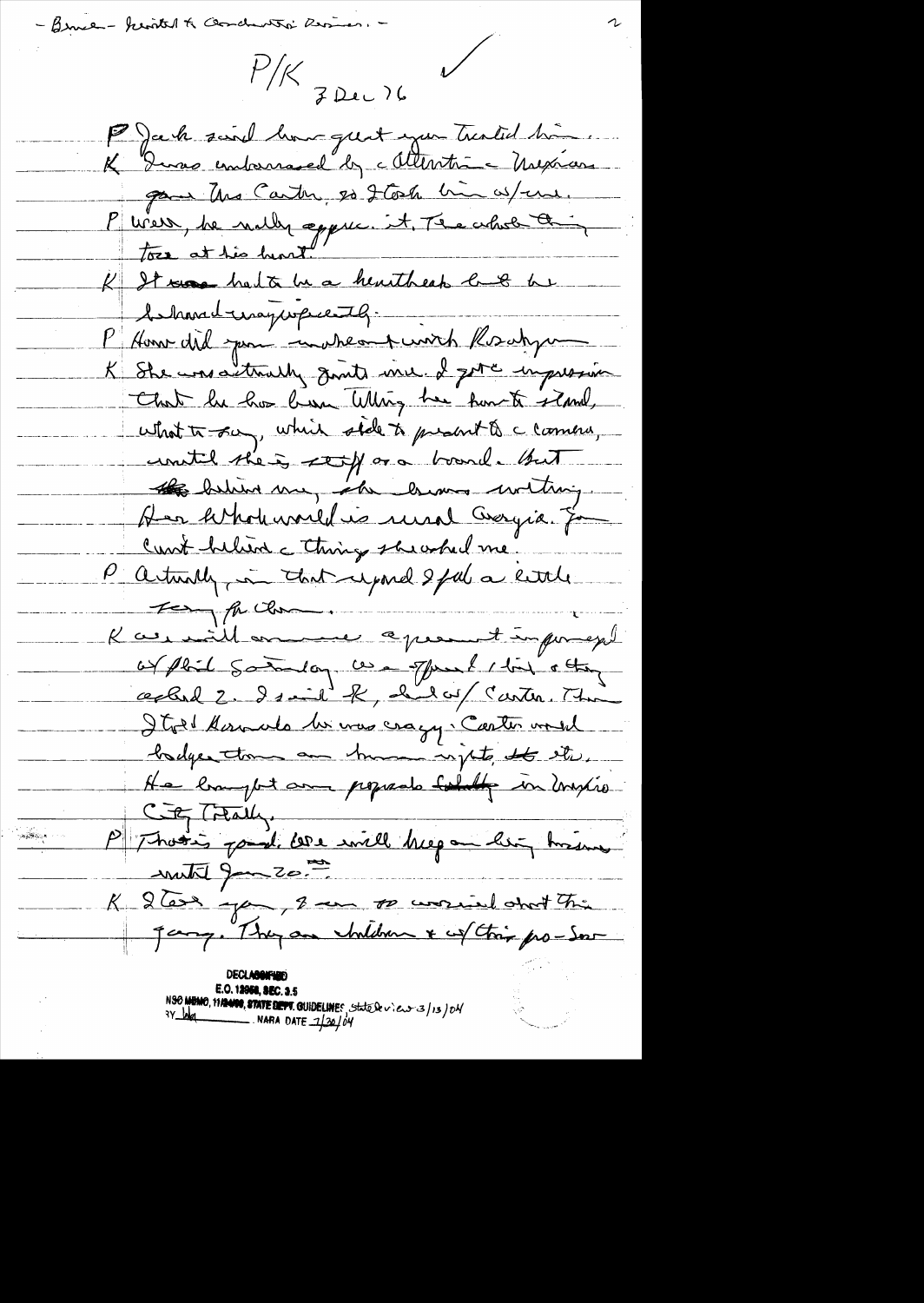Programatitive contitude, they will chine change with. ( Unac discretion) Hour mething quinq in Sur aprico K Argon had hun related, I could win it bij in zoolet, devant home been surel on sollitan soldier in thoughout pure un concelled sourthing + of the perze the Rhedrian try an world ensure it would 2a blossly. But a Castra people cutinize Mocks, et incurreyes a radicates. P Hurshatchrite. K They making a mess fit, but it my noch cont I has this it this point one am undly hermal except me top and Strink un charldn't vou par ausselves une pout Min. On houristin they are esting no to sull a conf, ent coid h craz y & dont I tarked to - Samati Fredrik e sand me you mon employessin but a stal price murie was furching them. P daniel hell whin paper and that. It is contrages. Showdel & get Sahech in? R 2005-le 10, point so un hoya une distingat. Itaih a Shah has a mag He is talking cato umo so quand poss it will be? 8%.  $-\frac{1}{2}$ PM, let's get bin in, but It pujes une aten au peple public me ent pare